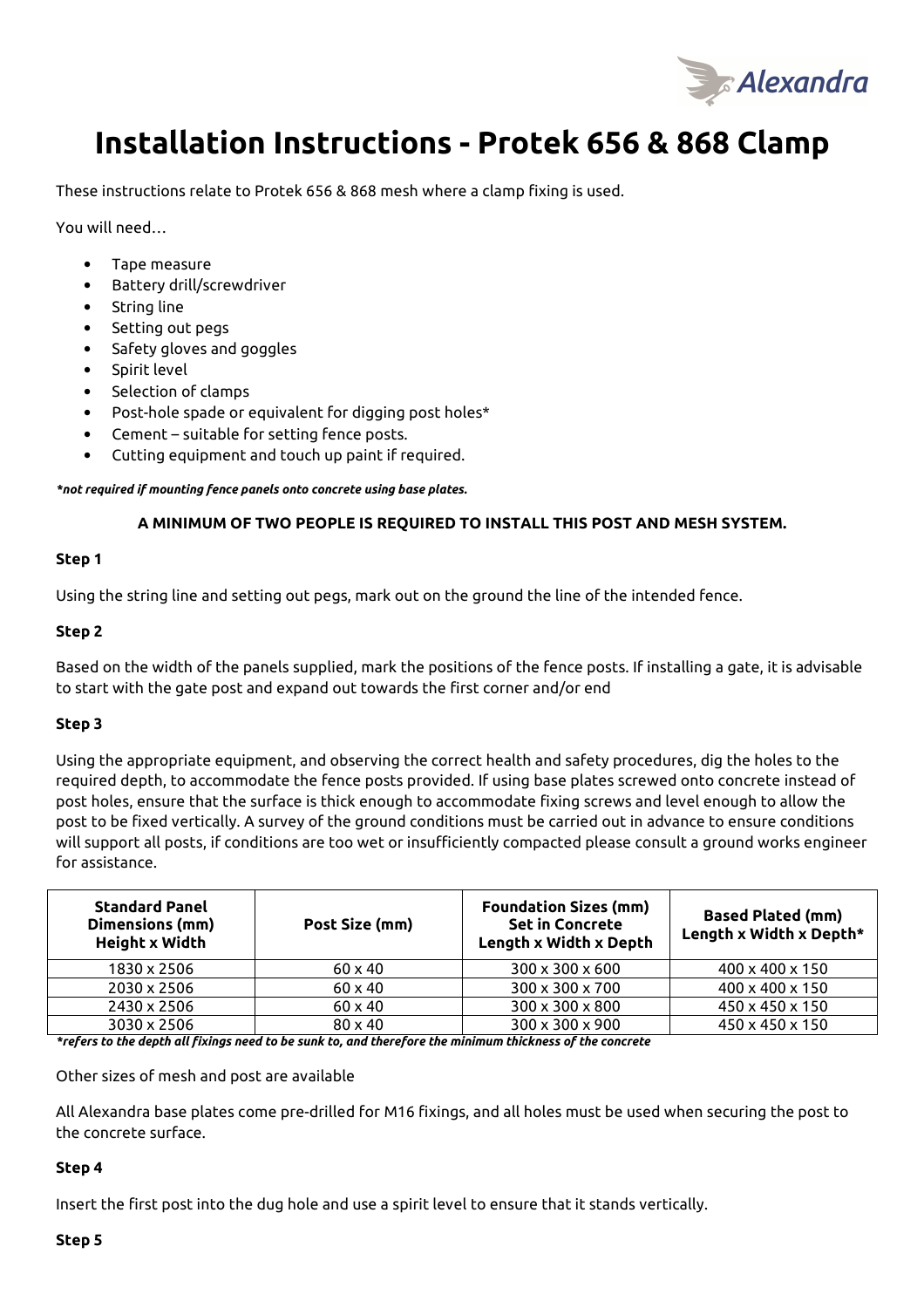Add the mixed concrete to the hole around the positioned fence post. Professional installers use postcrete which will be dry in 5-10 minutes, but ensure the post is fixed in the upright position while drying.

# **Step 6**

The Protek 656 & 868 is fixed to the post using clamp bars, and depending on where you've chosen to start your fence posts in the run, your first post will need to have either one or two mesh panels attached. If it's two mesh panels, make sure both are in place prior to applying the clamp bar. Use untightened clamp bars to hold the panel in place while adjustments are made.

Mesh panels can also be supported underneath by using timber blocks to maintain a level appearance.

Until they are secured from the other end, make sure all fence panels are supported by hand or with suitable props.

Ensure that the last vertical wire of the mesh is contained within the bottom U clip, place the clamp bar on top securing with the stainless steel security screws, making sure to include a washer as provided. Make sure all screws are fully inserted before being tightened. We recommend that all fixings are fully tightened in order from the top of the post to the bottom, and that panels are checked to ensure they are straight first.